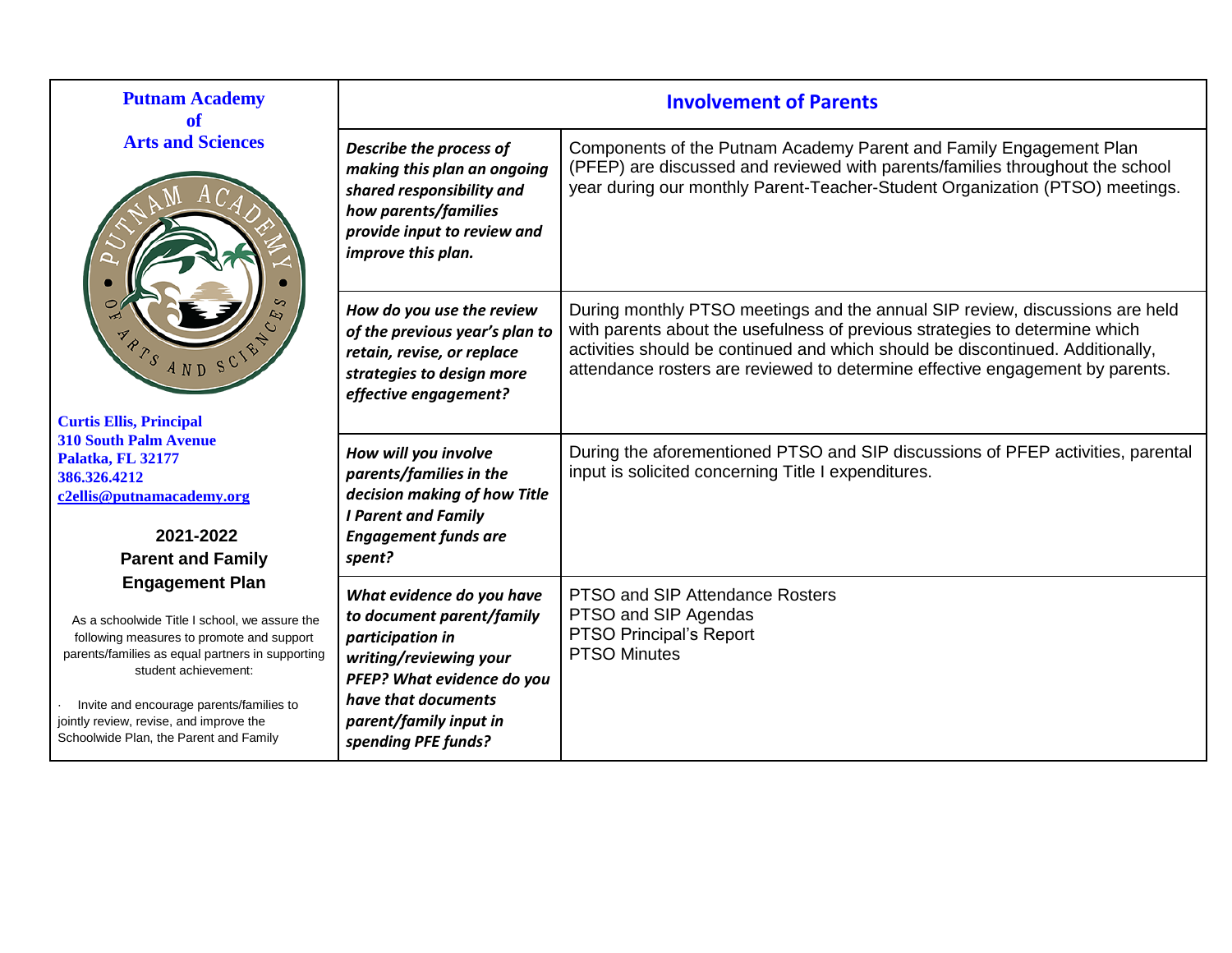| Engagement Plan, and the Parent-Student-<br>Teacher Compact;<br>Invite and encourage parent/family<br>attendance to the school's Annual Title I Meeting;<br>Involve parents/families in decisions about<br>how Title I, Part A funds are spent;<br>Provide parent/families with timely<br>information in an understandable format Right-to-<br>Know information, and upon request, the<br>professional qualifications of classroom teachers<br>and paraprofessionals;<br>Provide an individualized student report on<br>their child's performance on State tests; and<br>Provide a description within the PFEP of<br>how the school will carry out the requirements of | Describe how the school will<br>share comments/concerns<br>received from<br>parents/families with<br>stakeholders concerning the<br><b>Schoolwide Plan and PFEP.</b><br>How will this plan be made<br>available to the community? | Input from parents/families/stakeholders is shared in the following ways:<br>1) Principal's Report during PTSO meetings<br>Principal's Report during Governing Board meetings<br>2)<br><b>Weekly School Newsletter</b><br>3)<br>Social Media<br>Remind.com<br>5)<br><b>School Messenger</b><br>6)<br>Putnam Academy's PFEP is published on our school website annually. |
|------------------------------------------------------------------------------------------------------------------------------------------------------------------------------------------------------------------------------------------------------------------------------------------------------------------------------------------------------------------------------------------------------------------------------------------------------------------------------------------------------------------------------------------------------------------------------------------------------------------------------------------------------------------------|-----------------------------------------------------------------------------------------------------------------------------------------------------------------------------------------------------------------------------------|-------------------------------------------------------------------------------------------------------------------------------------------------------------------------------------------------------------------------------------------------------------------------------------------------------------------------------------------------------------------------|
| Section 1118 of ESSA.                                                                                                                                                                                                                                                                                                                                                                                                                                                                                                                                                                                                                                                  |                                                                                                                                                                                                                                   |                                                                                                                                                                                                                                                                                                                                                                         |

| <b>Flexible Parent Meetings</b>                                                                                                                                            |                                                                                                                                                                                                                                                                                                                                                                                                                                                                                                                                                                                          |
|----------------------------------------------------------------------------------------------------------------------------------------------------------------------------|------------------------------------------------------------------------------------------------------------------------------------------------------------------------------------------------------------------------------------------------------------------------------------------------------------------------------------------------------------------------------------------------------------------------------------------------------------------------------------------------------------------------------------------------------------------------------------------|
| Describe how the school provides flexible dates and times for activities,<br>workshops, events, so that all parents may have an opportunity to attend.                     | To provide flexibility and to ensure all parent schedules are accommodated,<br>conferences are scheduled before school, after school, and during teacher<br>planning periods. Telephone conferences and electronic conferences are also<br>offered as flexible options for working parents and parents lacking transportation.<br>Putnam Academy uses flexibility when scheduling parent meetings and workshops<br>as well. Some meetings/workshops are scheduled during evening hours, whereas<br>others are scheduled during the school day or immediately before and after<br>school. |
| Describe what childcare, home visits and/or transportation services are<br>provided by your school to allow all parents to participate in the education<br>of their child. | Childcare is provided, as needed and requested, during conferences.                                                                                                                                                                                                                                                                                                                                                                                                                                                                                                                      |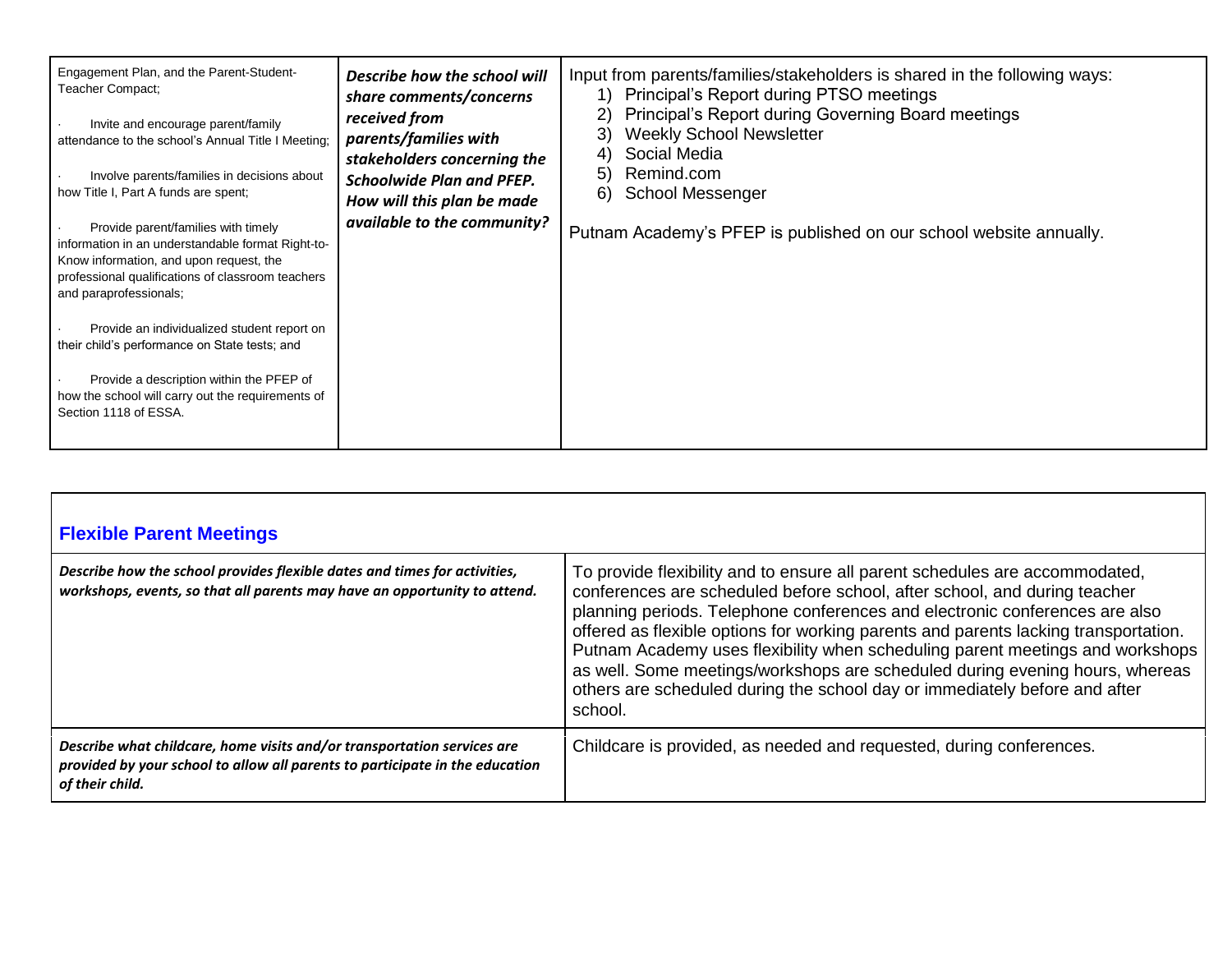# **Annual Parent Meeting**

| Date and time you will hold your Annual Title I Meeting                                                                                                                                                                                                                                                                                                                                          | Thursday, September 16, 2021; 5:00 PM                                                                                                                                                                                                                                                         |
|--------------------------------------------------------------------------------------------------------------------------------------------------------------------------------------------------------------------------------------------------------------------------------------------------------------------------------------------------------------------------------------------------|-----------------------------------------------------------------------------------------------------------------------------------------------------------------------------------------------------------------------------------------------------------------------------------------------|
| <b>Notification and Invitation:</b><br>How will the school inform and invite parents/families in a timely manner<br>about the Annual Meeting?<br>How will the school assure the notification and invitations are in a language<br>all parents can understand?                                                                                                                                    | The annual Title I meeting is announced in our weekly school newsletter and via<br>Remind.com. The meeting is also posted on our school website and on social<br>media. In non-English speaking households, invitations are printed in the<br>language predominantly spoken (i.e. - Spanish). |
| <b>Information:</b>                                                                                                                                                                                                                                                                                                                                                                              | During the annual Title I meeting, required information is covered in a PowerPoint<br>presentation designed specifically to address each requirement.                                                                                                                                         |
| Please describe how your meeting will cover the required information about:                                                                                                                                                                                                                                                                                                                      |                                                                                                                                                                                                                                                                                               |
| Benefits to all students in a Title I schoolwide program;<br>Right-to-know 4-week out-of-field letters & teacher and paraprofessional<br>qualification information,;<br>explanation of curriculum;<br>assessments used to measure student progress,;<br>expected achievement levels on state tests;<br><b>PFE</b> funds;<br><b>School Compact and;</b><br>opportunities provided for engagement. |                                                                                                                                                                                                                                                                                               |
| <b>Barriers:</b><br>What barriers will you address to encourage parents/families to attend? Ex:<br><b>Childcare, Transportation, Meals, Translations</b>                                                                                                                                                                                                                                         | To encourage parent attendance at the annual Title I meeting, Putnam Academy<br>provides childcare (as needed), provides light snacks, and awards door prizes.                                                                                                                                |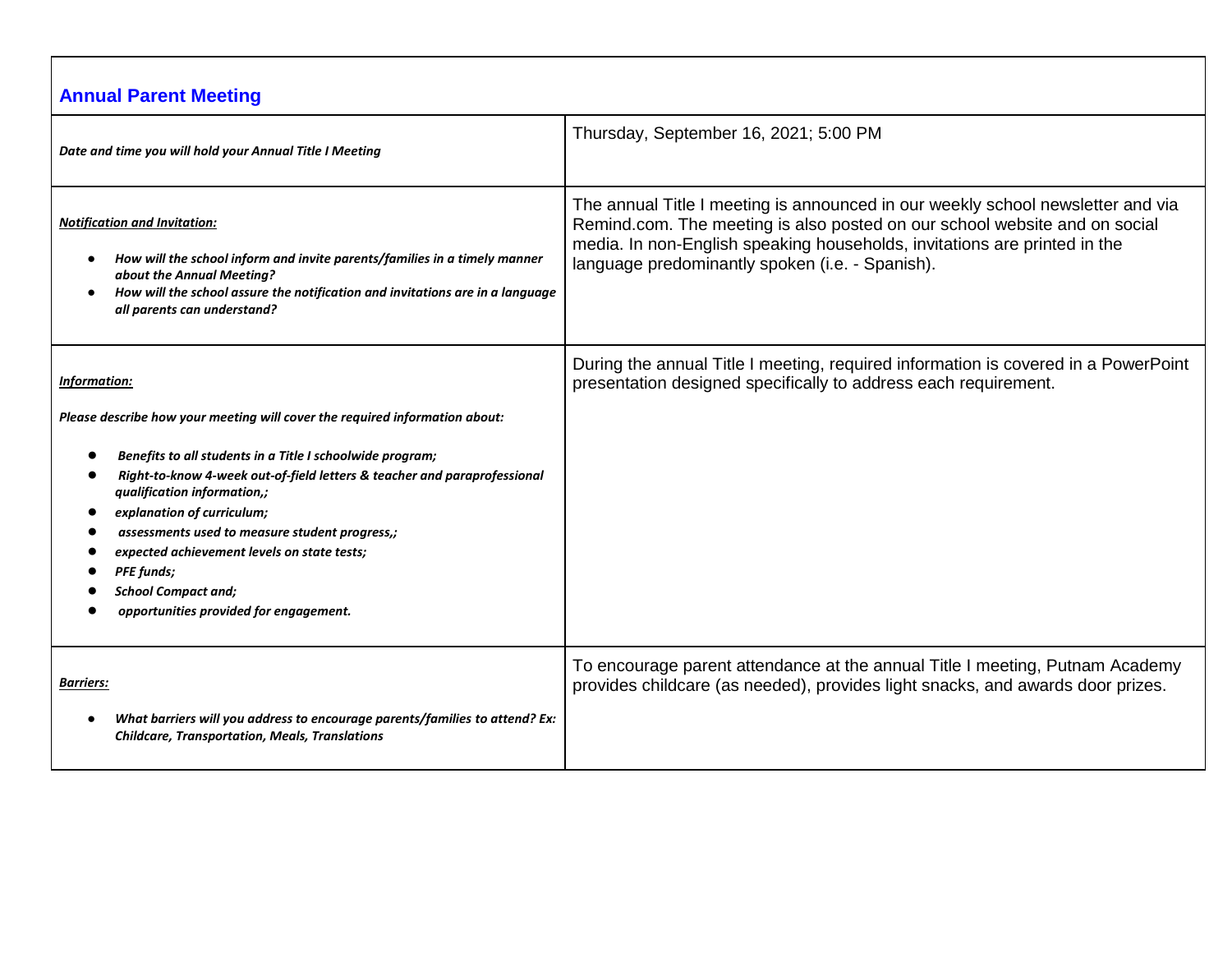| <b>Evaluations:</b>                                                                                               | At the end of the meeting, parents complete a Title I Questionnaire, which                |
|-------------------------------------------------------------------------------------------------------------------|-------------------------------------------------------------------------------------------|
| How will you get feedback from parents about the meeting?                                                         | addresses each requirement.                                                               |
| Parents who do not attend?<br>How will you get the information home to parents who did not attend the<br>meeting? | The PowerPoint used during the annual Title I meeting is posted on our school<br>website. |

### **Building Capacity of Parents to Support Their Child**

**Explain how parents/families are invited to participate in activities such as parent trainings that are linked to student achievement.**

- *How will your school help parents gain an understanding of such topics as: the State's standards, state assessments, achievement levels of proficiency, and how to monitor their child's progress?*
- *What training or materials will you provide to help parents work with their child to improve their child's academic achievement?*

| <b>Title - Topic</b>       | <b>Impact on Student Achievement</b>                                                                                                                                                                                                                             | <b>Materials</b>                                                        | <b>Tentative Date/Time</b><br>Is this flexible to<br>accommodate<br>parent schedules? | Transportation | Refreshments | Childcare | Translation |
|----------------------------|------------------------------------------------------------------------------------------------------------------------------------------------------------------------------------------------------------------------------------------------------------------|-------------------------------------------------------------------------|---------------------------------------------------------------------------------------|----------------|--------------|-----------|-------------|
| New Student<br>Orientation | Parents and students receive<br>information about academics,<br>extracurricular activities, student<br>services, and parent involvement<br>opportunities.<br>Informed Parents and Students =<br>Improved Performance = Increase in<br><b>Student Achievement</b> | Handbooks<br><b>Supply Lists</b><br>2)<br>Compacts<br>3)<br>Other<br>4) | August 10, 2021<br>6:00 PM                                                            |                |              |           |             |
| Canvas 101                 | Parents receive training on how to log<br>into and use the learning management                                                                                                                                                                                   | Handouts<br>1)                                                          | September 21, 2021<br>5:00 PM                                                         |                |              |           |             |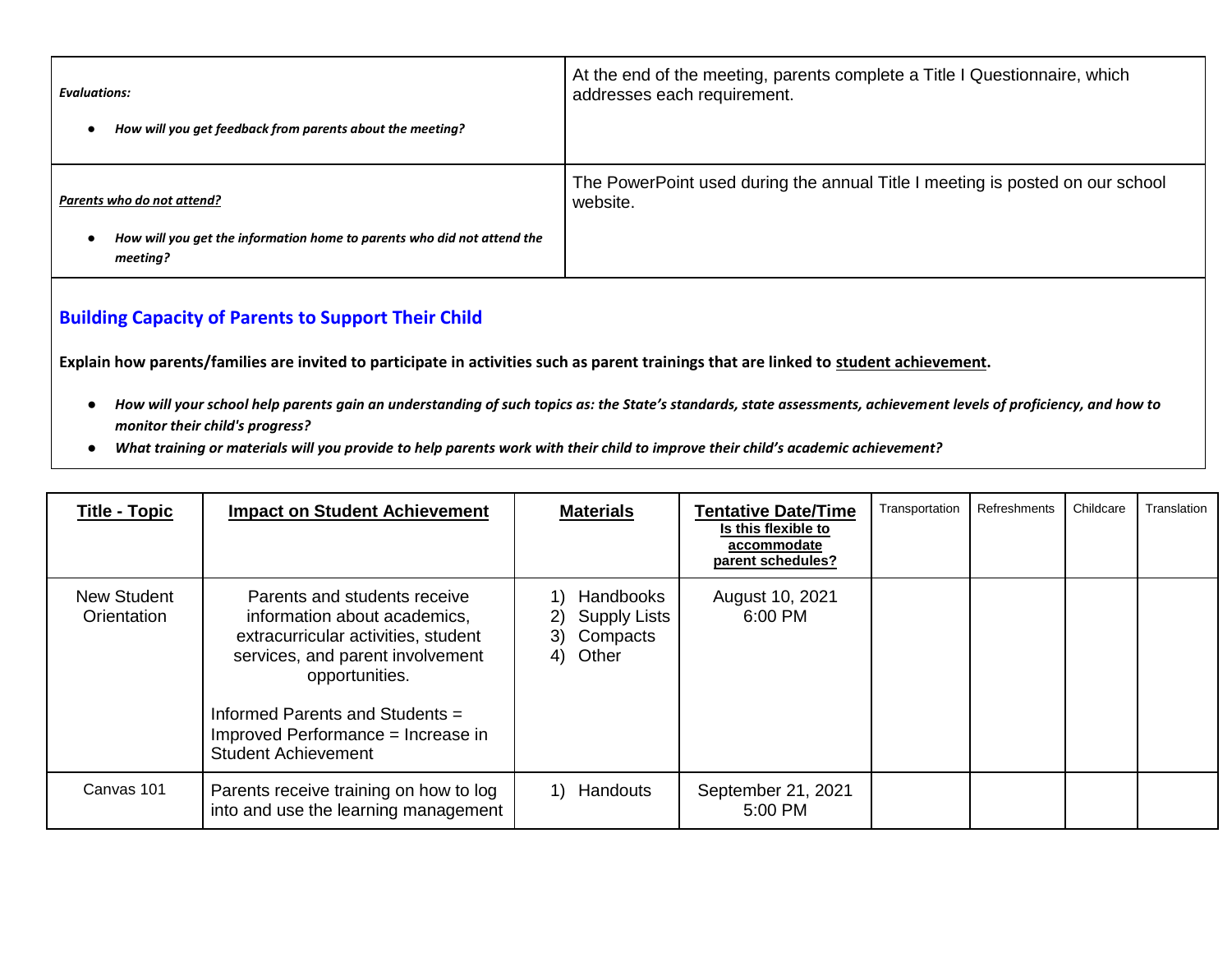|                           | system.<br>Informed Parents = Improved<br>Performance = Increase in Student<br>Achievement                                                                                                                                                                                 | 2) Hands-on<br><b>Activities</b>                                                                          |                                                                             |  |  |
|---------------------------|----------------------------------------------------------------------------------------------------------------------------------------------------------------------------------------------------------------------------------------------------------------------------|-----------------------------------------------------------------------------------------------------------|-----------------------------------------------------------------------------|--|--|
| PTSO Meeting              | Parents, students, and teachers<br>discuss standards, curriculum, test<br>results, testing expectations, and<br>academic safety nets in place at<br>Putnam Academy.<br>Informed Parents and Students =<br>Increased Involvement = Higher<br><b>Student Achievement</b>     | 1) Flyers (for<br>academic success)<br>2) Test calendar<br>3) Tutoring and<br>Saturday School<br>Calendar | Monthly<br>(August - May)<br>7:00 AM                                        |  |  |
| Open House                | Parents, students, and teachers<br>discuss student progress and<br>academic safety nets in place at<br>Putnam Academy.<br>Increased Parental Awareness =<br><b>Increased Student Achievement</b>                                                                           | 1) Progress<br>Reports<br>and Report<br>Cards<br>Tutoring<br>2)<br>and<br>Saturday<br>School<br>Calendar  | September 16, 2021<br>6:00 PM<br><b>AND</b><br>February 17, 2022<br>6:00 PM |  |  |
| <b>Breakfast with Mom</b> | Moms eat breakfast with students<br>while enjoying performances by select<br>students. Moms meet and converse<br>with teachers concerning their child's<br>progress.<br>Increase Parental Involvement =<br>Increased Camaraderie = Increased<br><b>Student Performance</b> | 1) Tutoring<br>and<br>Saturday<br>School<br>Calendar                                                      | May 6, 2022<br>7:00 AM                                                      |  |  |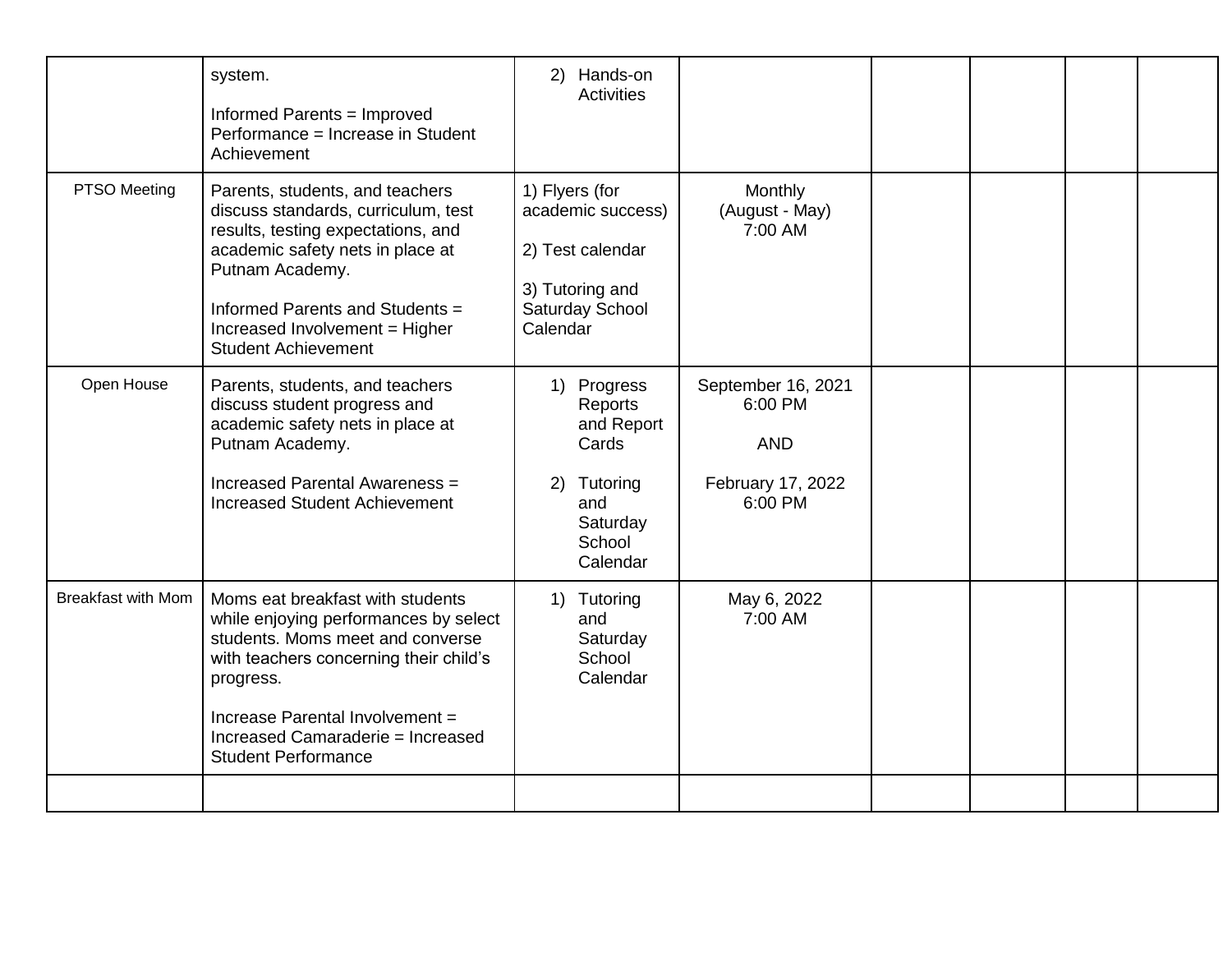| $\bullet$ | How do you<br>assess the<br>needs of<br>parents?<br><b>How does</b><br>parent input<br>inform what<br>types of<br>events or<br>workshops<br>you have at<br>your school?                                          | Parental needs are assessed mainly through open discussions during monthly PTSO meetings. Additionally, faculty and staff<br>discuss needed parent workshops during weekly faculty meetings.                                  |
|-----------|------------------------------------------------------------------------------------------------------------------------------------------------------------------------------------------------------------------|-------------------------------------------------------------------------------------------------------------------------------------------------------------------------------------------------------------------------------|
| $\bullet$ | How do you<br>evaluate the<br>effectiveness<br>of capacity<br>building<br>activities?                                                                                                                            | The effectiveness of capacity building activities is evaluated through analysis of parent survey results and by the number of parents<br>in attendance at these activities.                                                   |
|           | <b>Explain how</b><br>your school<br><i>implements</i><br>activities that<br>build<br>relationships<br>with the<br>community,<br>business<br>partners, and<br>churches, to<br>improve<br>student<br>achievements | Community stakeholders are invited to all school functions and programs. These stakeholders are also encouraged to volunteer<br>time and talents to help make Putnam Academy a better school and improve student achievement. |

## **Building the Capacity of Staff (Professional Development)**

**Please describe the professional development activities the school will provide to educate teachers, pupil services personnel, principals, and other staff on….**

- *how to reach out to, communicate with, and work with parents/families as equal partners,*
- *the value and utility of contributions of parents/families*
- *how to implement and coordinate parent/family programs*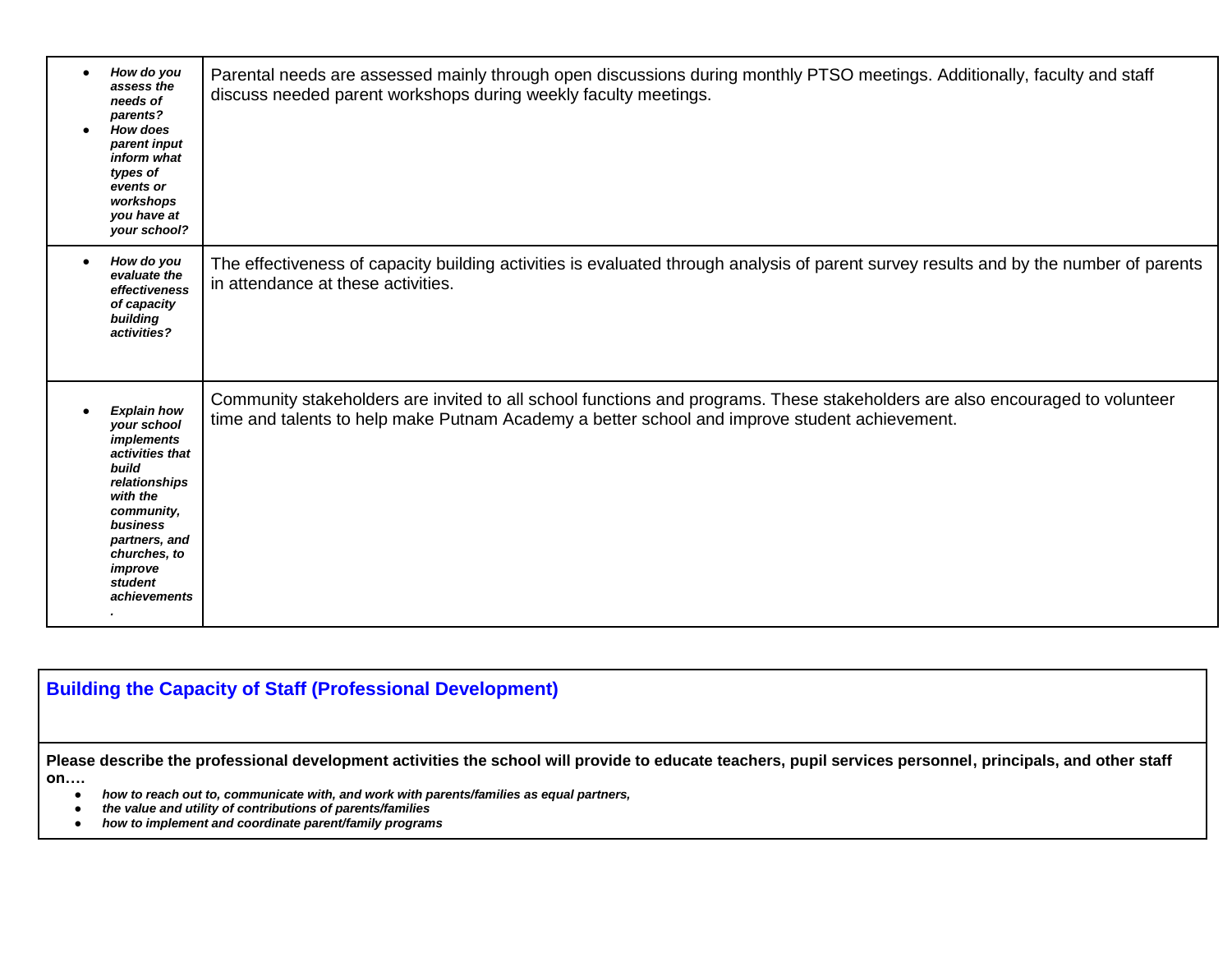#### ● *how to build ties between parents/families and the school*

#### **Please describe below how you will provide professional development**

| <b>Topic-Title</b>                                         | <b>Purpose</b>                                                                     | <b>Implementation Format</b>        | Who is the audience?                       | <b>Tentative Date/Time</b>    |
|------------------------------------------------------------|------------------------------------------------------------------------------------|-------------------------------------|--------------------------------------------|-------------------------------|
| Tips for Developing Positive<br>Relationships with Parents | School staff members learn<br>20 tips to help them better<br>connect with parents. | <b>Presentation by Curtis Ellis</b> | Putnam Academy Faculty and<br><b>Staff</b> | September 27, 2021<br>2:30 PM |
|                                                            |                                                                                    |                                     |                                            |                               |
|                                                            |                                                                                    |                                     |                                            |                               |

| <b>Communication</b>                                                                                                                                                                                                                                              |                                                                                                                                                                                                                                                                                                                                                              |
|-------------------------------------------------------------------------------------------------------------------------------------------------------------------------------------------------------------------------------------------------------------------|--------------------------------------------------------------------------------------------------------------------------------------------------------------------------------------------------------------------------------------------------------------------------------------------------------------------------------------------------------------|
| Describe how you notify each<br>family in a timely manner in an<br>understandable format when their<br>child has been assigned, or has<br>been taught for four or more<br>consecutive weeks by a teacher<br>who is out of field?                                  | Anytime students are being taught by a teacher who is out of field, parents are notified via a letter from the principal. This letter, which<br>is attached to the weekly newsletter, is printed in both English and Spanish. Copies of these letters are placed in the Title I Notebook<br>located in the school's front office for easy access by parents. |
| Describe how you provide each<br>family with timely notice in an<br>understandable format<br>information regarding their right<br>to request information on the<br>professional qualifications of<br>their student's classroom<br>teachers and paraprofessionals. | Parents are notified of their right to request professional qualifications of faculty and staff via a letter from the principal. This letter is<br>attached to the first Progress Reports, which are received during Open House in mid-September.                                                                                                            |
| Describe how parents are<br>informed of the curriculum, forms<br>of assessment used to measure<br>student progress, and the<br>achievement levels students are<br>expected to obtain.                                                                             | Parents are informed about standards, curriculum, and student assessments during new student orientation, PTSO meetings, and<br>Open House. Additionally, these topics are addressed in the student handbook.                                                                                                                                                |
| Describe how the school will<br>provide each family on<br>individualized report about their<br>child's performance on state                                                                                                                                       | Individual Student Assessment Reports typically arrive during the summer months. Upon arrival, parents are notified via School<br>Messenger, Remind.com, and social media that the reports are available in the school office.                                                                                                                               |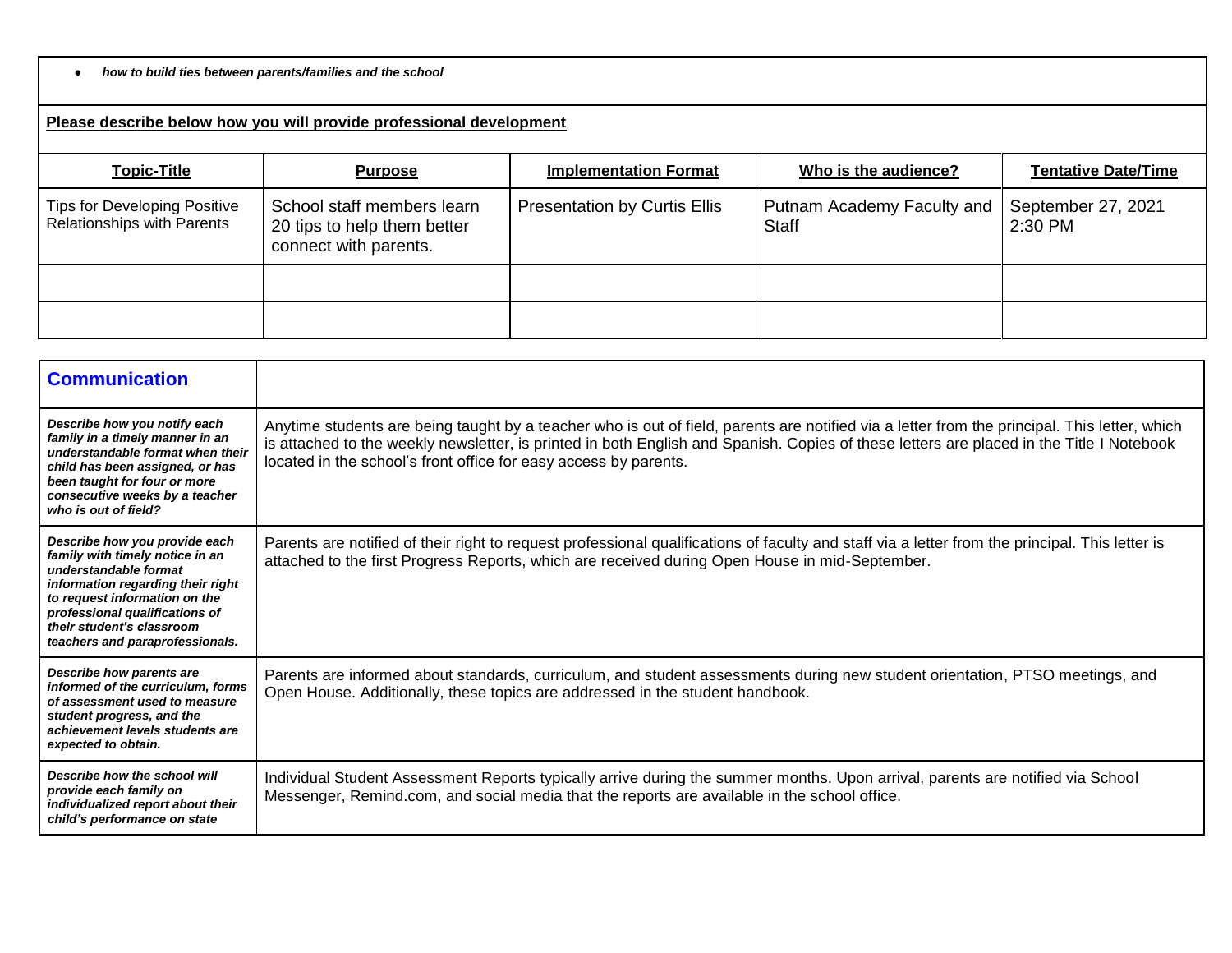| assessments.                                                                                                                                                                                                                                                                                         |     |
|------------------------------------------------------------------------------------------------------------------------------------------------------------------------------------------------------------------------------------------------------------------------------------------------------|-----|
| Describe how you ensure that<br>your school holds parent-teacher<br>conferences during which the<br>compact is discussed as it relates<br>to the individual child's<br>achievement. How is this<br>requirement documented that it<br>occured? (This is a requirement<br>for elementary schools only) | N/A |

| <b>Coordination and Integration</b> |                                                                                                                                                                                                                                                                                                      |  |  |
|-------------------------------------|------------------------------------------------------------------------------------------------------------------------------------------------------------------------------------------------------------------------------------------------------------------------------------------------------|--|--|
|                                     | Describe how you coordinate and integrate parent and family engagement activities in the programs listed below to help parents help their child at home.                                                                                                                                             |  |  |
| <b>Homeless</b>                     | Homeless services are provided by district liaisons through Project Praise.                                                                                                                                                                                                                          |  |  |
| <b>Migrant</b>                      | Migrant services and support are provided through coordinated efforts of Title I personnel, Migrant Education Liaison, and personnel<br>representing other federal programs.                                                                                                                         |  |  |
| <b>Headstart</b>                    | N/A                                                                                                                                                                                                                                                                                                  |  |  |
| <b>Title II</b>                     | Title II staff solicit professional development needs/requests. Title II funds substitute teachers for teachers to engage in professional<br>development and materials/supplies to support professional development activities.                                                                      |  |  |
| Title III - ELL                     | Title III services are provided through the Federal Programs Department of Putnam County School District. This department provides<br>educational materials and ELL district support services to improve the educational opportunities of English Language Learners.                                 |  |  |
| <b>Title IV</b>                     | Title IV services are provided through implementation of the Caring Schools Community curriculum and funds supplies for well rounded<br>education.                                                                                                                                                   |  |  |
| Title V                             | Title V staff provides professional development opportunities for teachers, of which Putnam Academy is invited to participate.                                                                                                                                                                       |  |  |
| <b>ESE</b>                          | In compliance with federal law, all students with disabilities have an Individualized Education Plan (IEP) designed to meet academic,<br>social, and emotional goals. Parents, teachers, administration, and other specialists are involved in IEP development through a<br>coordinated team effort. |  |  |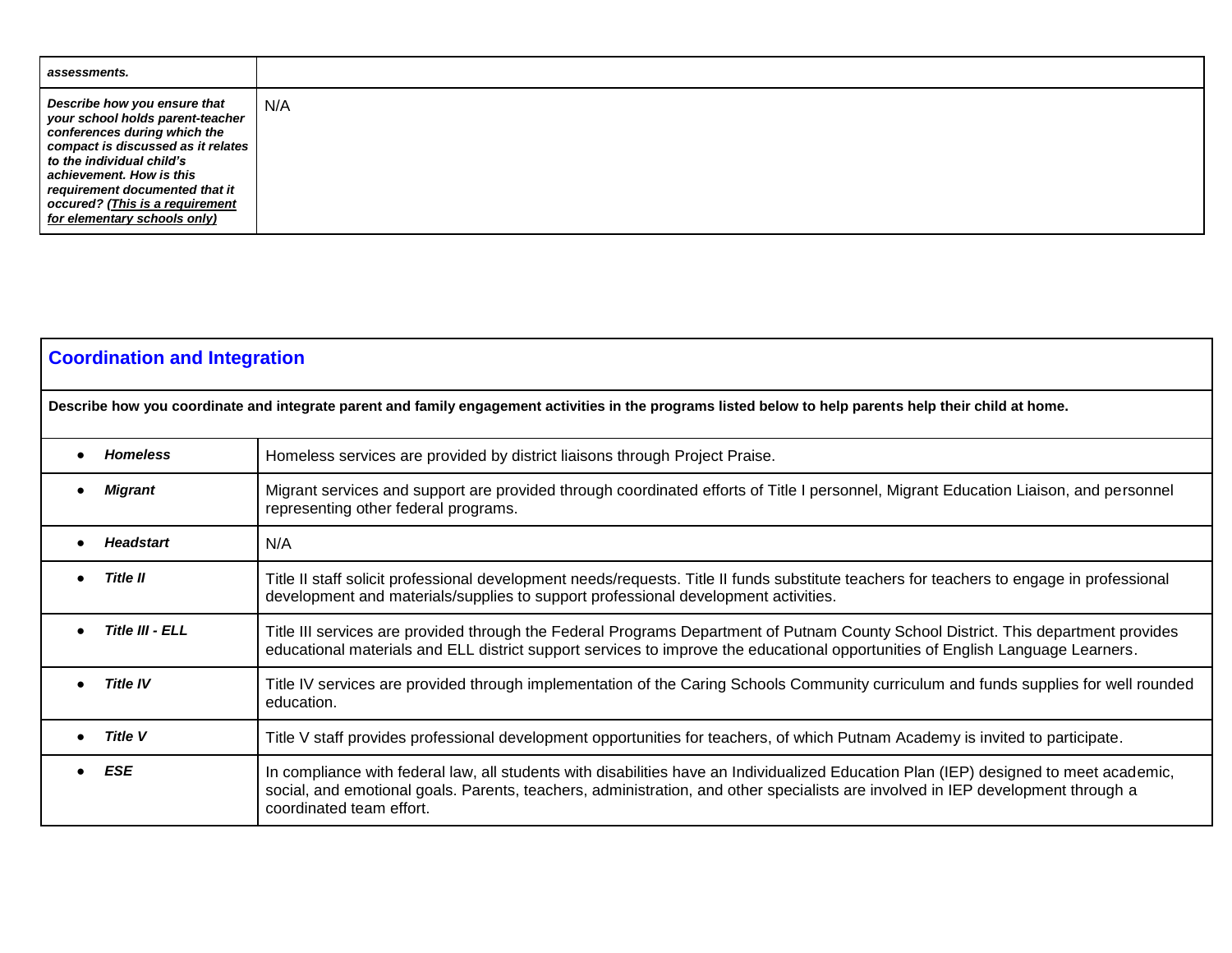| <b>Neglected and</b><br><b>Delinquent</b>                        | Neglected and Delinquent students are provided with Mental Health counseling and career counseling.                                                                   |
|------------------------------------------------------------------|-----------------------------------------------------------------------------------------------------------------------------------------------------------------------|
| <b>SAC</b>                                                       | School Advisory Council members review and offer suggestions for parent and family engagement during the annual review of all<br>School Improvement Plan initiatives. |
| <b>PIDAC/MPAC</b><br>(Migrant Parent<br><b>Advisory Council)</b> | PIDAC representatives are parent volunteers. These representatives share with staff members and other parents during monthly PTSO<br>meetings.                        |
| <b>PTO/PTA</b>                                                   | PTSO meets monthly from August through May. During these meetings, PFEP initiatives are discussed and suggested.                                                      |
| <b>Community</b><br><b>Agencies</b>                              | Community agencies are contacted as needed and are invited to all school functions.                                                                                   |
| <b>Business</b><br><b>Partners</b>                               | Business partners are solicited and recognized for level of partnership.                                                                                              |
| <b>Other</b>                                                     |                                                                                                                                                                       |

| <b>Accessibility</b>                                                                                                                                                                                     |                                                                                                                                                                                                                                                                                                                                                                                                                       |  |  |
|----------------------------------------------------------------------------------------------------------------------------------------------------------------------------------------------------------|-----------------------------------------------------------------------------------------------------------------------------------------------------------------------------------------------------------------------------------------------------------------------------------------------------------------------------------------------------------------------------------------------------------------------|--|--|
| What opportunities do parents have<br>to participate in their child's<br>education?<br><b>Volunteer?</b><br><b>Mentor?</b><br>SAC?<br><b>PTO/PTA?</b><br>Other?                                          | A variety of parental involvement activities are planned to ensure each parent has ample opportunity to participate. These activities are<br>communicated through multiple sources (school website, weekly newsletters, School Messenger, school message board, PTSO,<br>Remind.com, social media, etc.) and, as needed, are translated into the child's home language (i.e. - Spanish) as per federal<br>guidelines. |  |  |
| What forms of communication do<br>you provide parents in an<br>understandable and uniform format<br>as it relates to:<br>school and parent<br>programs<br>meetings<br>school reports<br>other activities | Various forms of communication are used at Putnam Academy to keep parents informed of programs, meetings, and other activities.<br>Those communication avenues include weekly newsletters, school website, school message board, School Messenger, social media,<br>PTSO meetings, and Remind.com.                                                                                                                    |  |  |